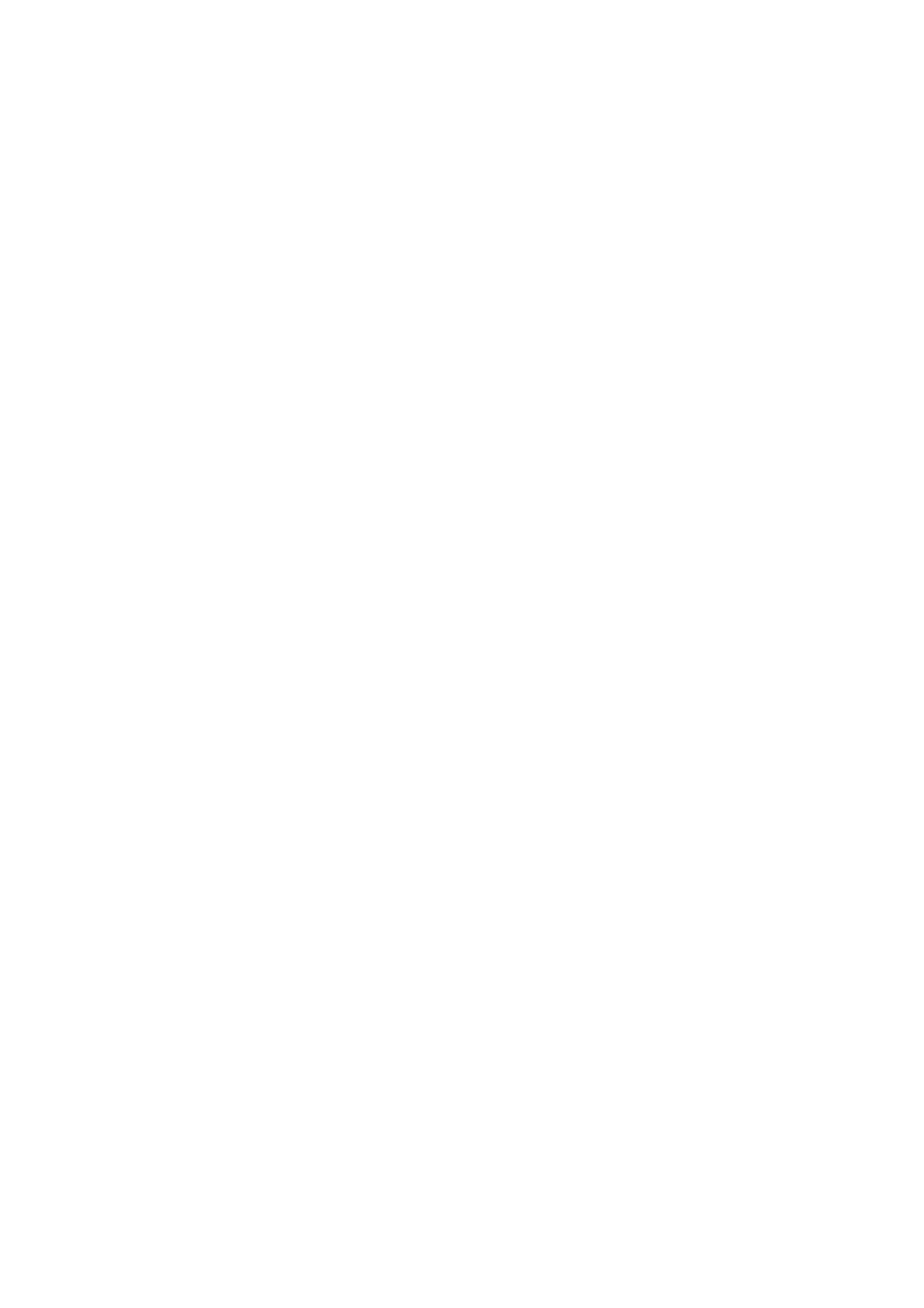# **Introduction**

## **The Public Interest Advocacy Centre**

The Public Interest Advocacy Centre (PIAC) is an independent, non-profit law and policy organisation that works for a fair, just and democratic society, empowering citizens, consumers and communities by taking strategic action on public interest issues.

PIAC identifies public interest issues and, where possible and appropriate, works co-operatively with other organisations to advocate for individuals and groups affected. PIAC seeks to:

- expose and redress unjust or unsafe practices, deficient laws or policies;
- promote accountable, transparent and responsive government;
- encourage, influence and inform public debate on issues affecting legal and democratic rights;
- promote the development of law that reflects the public interest;
- develop and assist community organisations with a public interest focus to pursue the interests of the communities they represent;
- develop models to respond to unmet legal need; and
- maintain an effective and sustainable organisation.

Established in July 1982 as an initiative of the Law Foundation of New South Wales, with support from the NSW Legal Aid Commission, PIAC was the first, and remains the only broadly based public interest legal centre in Australia. Financial support for PIAC comes primarily from the NSW Public Purpose Fund and the Commonwealth and State Community Legal Services Program. PIAC also receives funding from the NSW Government Department of Water and Energy for its work on utilities, and from Allens Arthur Robinson for its Indigenous Justice Program. PIAC also generates income from project and case grants, seminars, consultancy fees, donations and recovery of costs in legal actions.

## **PIAC's previous work on Penalty Infringement Notices and Criminal Infringement Notices**

In April 2006, The Homeless Persons' Legal Service (HPLS)<sup>1</sup> published its report on the NSW on-the-spot fines system, Not Such a Fine Thing! Options for Reform of the Management of Fines Matters in NSW.<sup>2</sup> This report was the result of collaborative research with a number of community-based legal centres and related organisations. That research drew on the day-to-day experience of those organisations working with homeless people and other people facing disadvantage, including the advice and casework of the Homeless Persons' Legal Service.

Since the launch of that report, PIAC has been working with the NSW Attorney General's Department and other key NSW government agencies to identify appropriate reforms. Many of the reforms sought were

 <sup>1</sup> The Homeless Persons' Legal Service (HPLS) is a joint initiative of PIAC and the Public Interest Law Clearing House (PILCH). It involves direct legal service delivery and public policy research and development work, as well as capacity building for homeless people and the homelessness sector. HPLS is managed by PIAC and the direct legal services are delivered by PILCH members on a pro bono basis. PIAC receives core funding for HPLS from the NSW Attorney General, through the NSW Public Purpose Fund.

<sup>&</sup>lt;sup>2</sup> Ellena Galtos and Emma Golledge, Not Such a Fine Thing! Options for Reform of the Management of Fines in NSW (2006) Public Interest Advocacy Centre <http://www.piac.asn.au/publications/pubs/fines\_20060404.html>.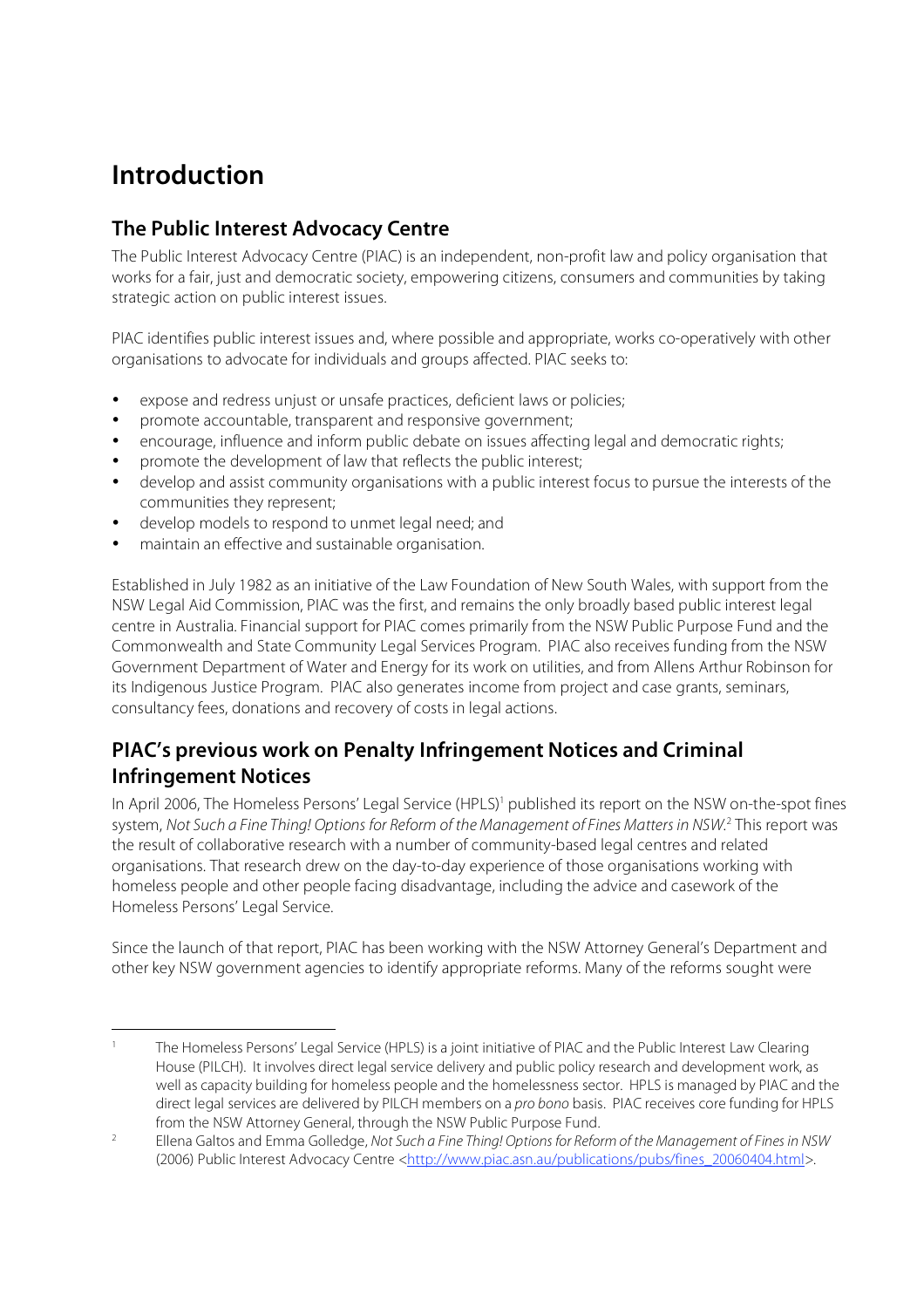legislated in November 2008 in the Fines (Further Amendment) Act 2008 (NSW). PIAC, through HPLS, continues to work with Government to fully implement these reforms.

On 24 October 2007, PIAC and HPLS issued a media statement in which concern was expressed about the introduction of the Criminal Infringement Notices (CIN) system. In January 2009, PIAC responded to the NSW Ombudsman's review of the impact of the CIN system on Aboriginal and Torres Strait Islander Communities.<sup>3</sup> This submission again highlighted the disproportionate negative effect of CIN on vulnerable groups within our community including people from an ATSI background, homeless people, people with an intellectual disability, people with a mental illness, and people from non-English speaking backgrounds.

## **HPLS Criminal Solicitor Advocate**

The position of Solicitor Advocate within the Homeless Persons' Legal Service commenced in January 2008. The purpose of the Solicitor Advocate position is to establish a dedicated point of contact for people who are homeless or at risk of homelessness to access legal representation in minor criminal matters.

The role was established to overcome some of the barriers homeless people face accessing legal services, including: a lack of knowledge of how to navigate the legal system; the need for longer appointment times to obtain instructions; and the capacity to address multiple and complex inter-related legal and non-legal issues, such as mental health and addiction issues.

The title of the position was adopted from those used by organisations such as Legal Aid NSW and the Office Director of Public Prosecutions, where a hybrid position was created for a senior solicitor who would fulfil the role of both solicitor and barrister in short trials and committal proceedings.

The Solicitor Advocate has assisted over 150 clients to date. The Solicitor Advocate represents many clients for whom a non-conviction order and good behaviour bond are a legitimate and sensible outcome.

It is PIAC's experience, especially through the work of the Solicitor Advocate, that the reason the fines system, including CIN, generally creates greater disadvantage for members of vulnerable groups, including homeless people, than for others is because they are highly visible to enforcement officers.

The work of the HPLS Solicitor Advocate informs this submission as does PIAC's work in the area of prisons.

## **Response to the issues**

## **General comments**

PIAC welcomes the opportunity to contribute to the NSW Sentencing Council's examination of the use of non-conviction orders and bonds. PIAC notes that the terms of reference are broad, but restricts its comments in this submission to the terms relevant to its own experience.

PIAC rejects the notion that non-conviction orders and good behaviour bonds are being utilised in a disproportionate manner, or that there should be further restrictions on the ability of magistrates to impose such non-conviction orders and good behaviour bonds. Rather, PIAC submits these sentencing options

Julie Hourigan Ruse, Considering the impact of CIN more broadly: Response to the NSW Ombudsman's review of the impact of Criminal Infringement Notices on Aboriginal and Torres Strait Islander Communities (2009) Public Interest Advocacy Centre <http://www.piac.asn.au/publications/pubs/sub2009013\_20090130.html> at 24 August 2009.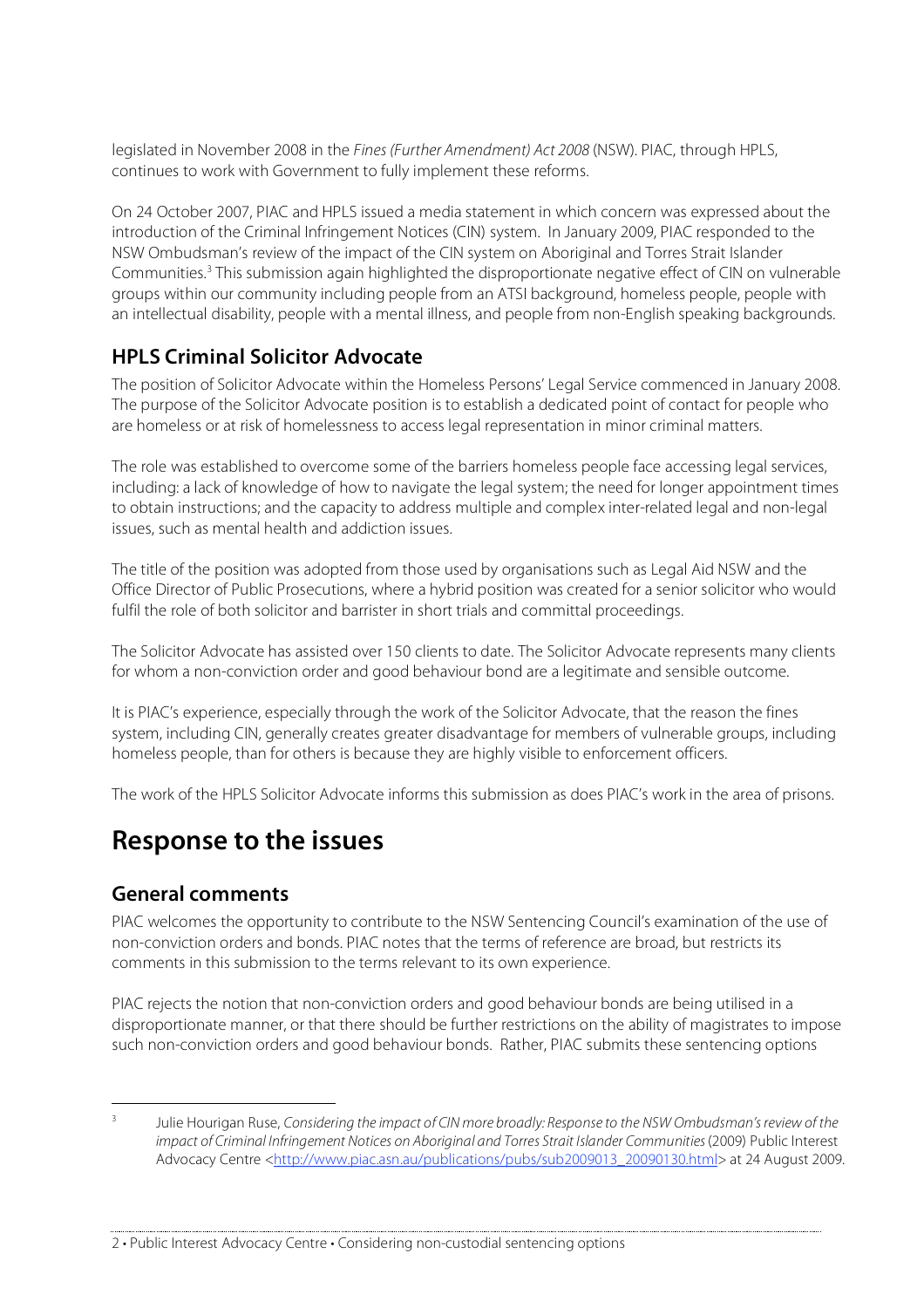should be utilised more and that the range of alternative options should be expanded to include a more extensive matrix of diversionary programs.

## **Cautions**

PIAC and HPLS are strong advocates for the use by enforcement officers of informal warnings and formal cautions in appropriate circumstances as opposed to the issue of a penalty infringement notice or criminal infringement notice.

For example, an offence routinely dealt with pursuant to section 10 of the Crimes (Sentencing Procedure) Act 1999 (NSW) is possession of a small quantity of a prohibited drug. PIAC believes that where a person has no prior record this is a just and reasonable outcome.

Where the prohibited drug is cannabis, the offence may be dealt with in accordance with the Cannabis Cautioning Scheme (CCS) that commenced on 3 April 2000 and is operated by the NSW Police Force. The CCS provides for formal cautioning of adult offenders detected for minor cannabis offences. This arose from the NSW Drug Summit recognising that arrest for recreational drug use has not always proven effective. The objective of the CCS is to adopt a more effective approach to minor cannabis offences and allow police to exercise their discretion in appropriate cases and issue a caution. Police are still able to decide instead to formally charge offenders.

A person can only be cautioned twice and cannot be cautioned at all if they have prior convictions for drug offences or offences of violence or sexual assault. The CCS does not apply to those caught supplying cannabis.

The formal police caution warns of the health and legal consequences of cannabis use. The caution notice provides contact telephone numbers for the Alcohol and Drug Information Service (ADIS). ADIS provides a dedicated, confidential service to a cautioned offender that includes information about treatment, counselling and support services.

Persons who receive a second, final, caution are required to contact ADIS for a mandatory education session about their cannabis use  $4$ 

PIAC submits that the Cannabis Cautioning Scheme should be extended to include other minor drug possession matters.

#### **Recommendation**

PIAC recommends that consideration should be given to extending the Cannabis Cautioning Scheme to include other minor drug possession matters.

## **Diversionary programs**

PIAC, especially through the work of the HPLS Solicitor Advocate, supports the Magistrates Early Referral into Treatment (MERIT) Program.

Information on the Cannabis Cautioning Scheme sourced from Canabis Cautioning Scheme (2008) NSW Police Force <http://www.police.nsw.gov.au/community\_issues/drugs/related\_information/cannabis\_cautioning\_scheme> at 21 August 2009.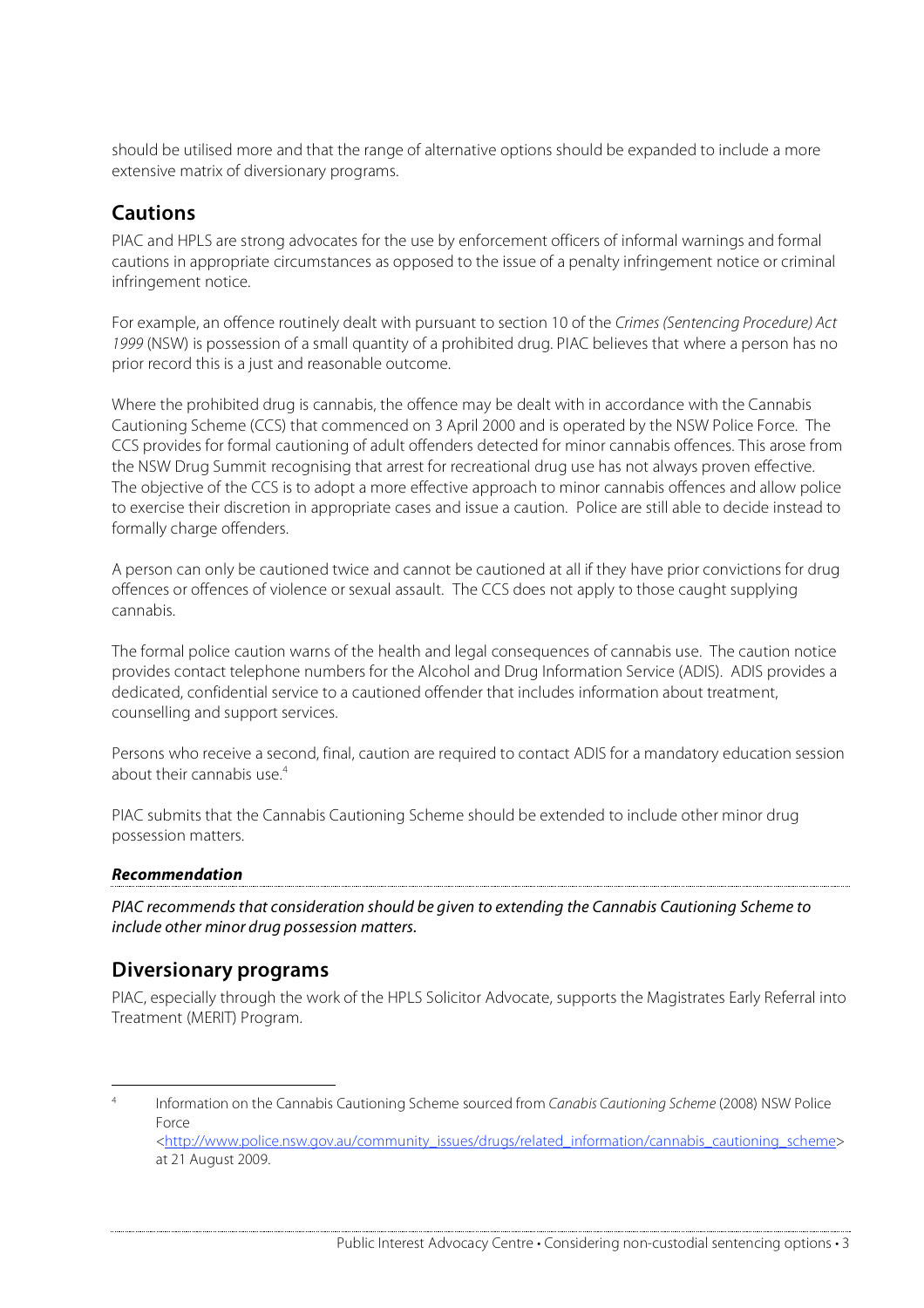MERIT is a diversionary program based in local courts. The target client group is adult offenders with illicit drug use problems who are motivated to undertake drug treatment as part of their bail conditions. The MERIT program allows a person to focus on treating their drug problem in isolation from their legal matters.<sup>5</sup> It is unfortunate that assessment for entry to the MERIT program is restricted only to adults with drug use problems. For young people, a limited number of places for diversionary treatment of offenders are available through the Youth Drug and Alcohol Court. Unlike the MERIT program, it is available to young offenders with a drug or alcohol problem. Both the MERIT program and the Youth Drug and Alcohol Court have restricted geographic areas of availability.

A number of HPLS clients have successfully completed the MERIT program.

One example, a married man with three children, had become homeless after losing his full-time job because of a 10-year heroin addiction. He was facing charges for larceny for property worth approximately \$30,000. The client had made a number of previous attempts to access the MERIT program without success. The pre-sentencing report in the matter was not helpful in regard to alternatives to a custodial sentence because of his heroin use. The client was sentenced to ten months' imprisonment with a non-parole period of four months. The matter went to the District Court on appeal. While on bail for the larceny offence the client was apprehended and charged with goods in custody. HPLS liaised with MERIT and this time the client was assessed as suitable. The client committed to completing the MERIT program and received a glowing report at the conclusion of treatment. As a consequence, the presiding judge placed the client on a suspended sentence for the larceny offence. With respect to the goods in custody charges, the client received a positive pre-sentence report because of his participation in the MERIT program and was ordered to complete a period of community service and pay a fine.

Without the MERIT program this client certainly would have received a custodial sentence for both offences, he would not have received treatment for is heroin addiction and his downward spiral into chronic homelessness would likely have continued on his release from custody. Access to the MERIT program meant that the client was able to address his drug addiction and face a future where he could realistically seek employment and rebuild ties with his children.

PIAC submits that the MERIT program should be extended so that it could be utilised for offenders with other addictive problems, including people with alcohol use problems or gambling problems.

#### **Recommendation**

PIAC recommends consideration should be given to extending the Magistrates Early Referral into Treatment Program to include treatment for people with other addictive problems, including alcohol problems or gambling problems.

PIAC also notes the rising rates of imprisonment of women in NSW and is concerned that:

Statistics generated by the NSW Department of Corrective Services Corporate Research, Evaluation and Statistics Branch state that 37.3% of female offenders serve sentences less than three months while 62.9% serve sentences less than six months.6

 <sup>5</sup> Information on the Magistrates Early Referral into Treatment Program sourced from About MERIT (2008) Lawlink NSW <http://www.lawlink.nsw.gov.au/lawlink/cpd/merit.nsf/pages/merit\_aboutus> at 21 August 2009.

<sup>6</sup> Women Offenders (undated) NSW Department of Corrective Services <http://www.dcs.nsw.gov.au/offender\_management/offender\_services\_and\_programs/women\_offenders.asp > at 25 August 2009.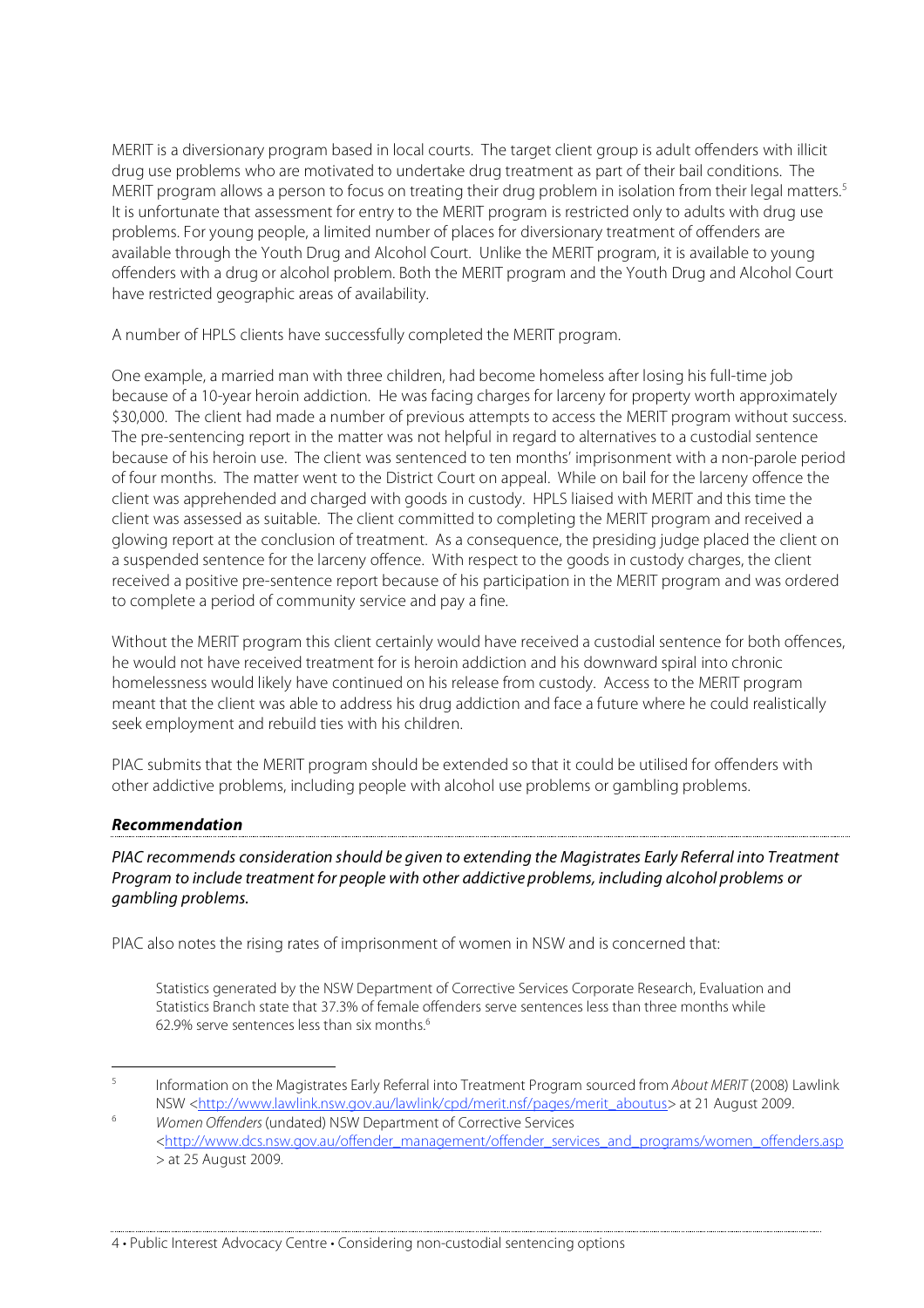This imposition of custodial sentences for short periods for women affects the capacity of the correctional system to implement effective programs and services to work with women while incarcerated to reduce levels of recidivism and assist them to reintegrate effectively into their community. There is a serious lack of community-based diversionary programs that are suitable and accessible for women offenders and this impacts on the options available to magistrates when determining sentence. PIAC is concerned that more needs to be done to provide appropriate in-community programs for women offenders to avoid the imposition of short custodial terms that have significantly disruptive impacts not only on the women themselves but also on their families, particularly where the woman (as is often the case) is the primary carer for either her own children or for other family members.

#### **Recommendation**

PIAC recommends that priority be given to the establishment and maintenance of effective diversionary options suitable for women offenders to reduce the incidence of imprisonment of women.

## **Sentences**

The Crimes (Sentencing Procedure) Act 1999 (NSW) (the Act) provides a number of custodial and noncustodial sentencing options. Non-custodial sentencing options, including non-conviction orders and good behaviour bonds, are prescribed in sections 8 to 13 of the Act.

A report published in 2008 by the Judicial Commission of New South Wales states there were 109,932 cases decided in the NSW Local Court.<sup>7</sup> The distribution of penalty types for offenders sentenced in the NSW Local Court<sup>8</sup> shows that approximately 35 percent of matters were dealt with through a non-conviction order or a good behaviour bond:

- 18% of offenders received a good behaviour bond pursuant to section 9 of the Act; and
- 16.7% of offenders had their matter dismissed or discharged without conviction pursuant to section 10 of the Act. (Note: 6.2% were dismissed unconditionally and 10.5% were conditionally discharged on a good behaviour bond.)<sup>9</sup>

By far the most utilised sentence in the NSW Local Court was the imposition of a fine, which contributed 48.2 percent of the penalty types.<sup>10</sup>

This report concluded that the overall distribution of:

- 1. the 20 most common offences 'has not changed dramatically since 2002'11; and
- 2. penalty types had 'remained remarkably stable since 2002'.<sup>12</sup>

Given this apparent stability in the application of all penalty types—custodial and non-custodial—it is difficult to see how an argument can be sustained that non-conviction orders and good behaviour bonds specifically are over-utilised. PIAC submits that non-conviction orders and good behaviour bonds are not being utilised disproportionately when compared with other sanctions.

- $\frac{9}{10}$  Ibid 5.
- $10$  Ibid 5.
- $11$  Ibid 18. <sup>12</sup> Ibid 18.

 <sup>7</sup> Mathew Karpin and Patrizia Poletti, 'Common Offences in the NSW Local Court: 2007' (2008) 37 Sentencing Trends and Issues 2, <http://www.judcom.nsw.gov.au/publications/st/sentencing-trends-and-issues-no- $\frac{37}{150}$  at 24 August 2009.<br>  $\frac{8}{150}$  Ibid 5.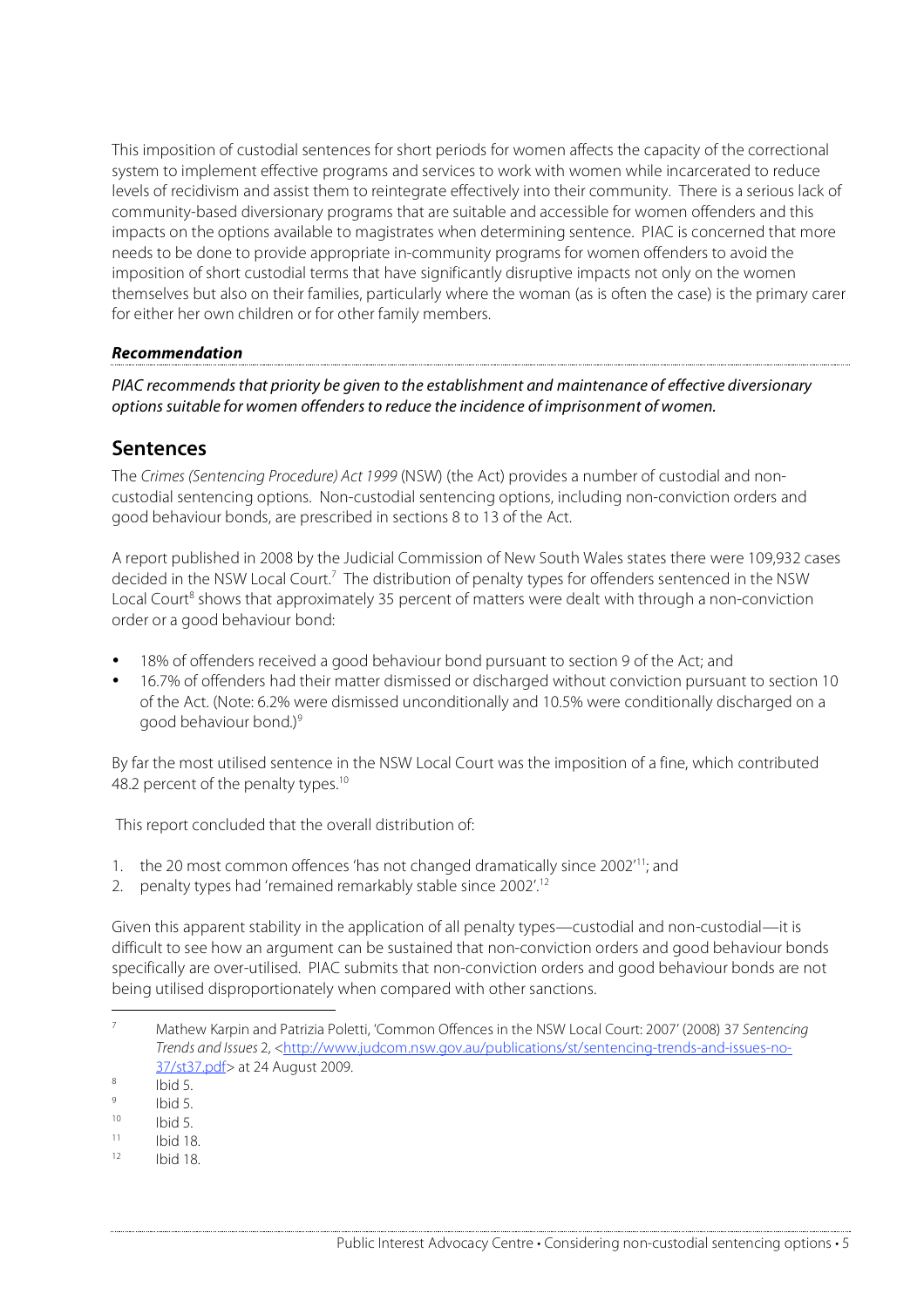## **Non-conviction orders**

PIAC is concerned that the benefits of non-conviction orders are seriously undermined by a range of legislative provisions that require a 'quilty with no conviction recorded' order<sup>13</sup> to be treated as a conviction for a range of purposes. Appendix A provides a list of legislative provisions in NSW law that require an order under section 10 of the Crimes (Sentencing Procedure) Act 1999 (NSW) (CSP Act) to be dealt with as a conviction for particular purposes. The list is extensive and covers a broad range of matters.

In addition, PIAC is aware that conviction for a serious offence under section 17 of the Legal Profession Act 2004 (NSW) (the LPA) is taken to include an order under section 10 of the CSP Act, including such orders made against young people.<sup>14</sup> The effect of this provision is to require a person with a conviction (including an order under section 10 of the CSP Act) in respect of a serious offence to disclose that conviction if they are an associate of a legal practice (this does not apply to current legal practitioners).<sup>15</sup> It also makes it a professional misconduct offence for a legal practitioner within a legal practice to allow a person with such a conviction to be an associate of the legal practice without permission from the Administrative Decisions Tribunal.

The term 'associate' is dealt with in section 7 of the LPA:

# **7 Terms relating to associates and principals of law practices**<br>(1) For the purposes of this Act, an associate of a law practice is:

- For the purposes of this Act, an associate of a law practice is:
	- (b) an agent of the law practice who is not an Australian legal practitioner, or
	- (c) an employee of, or person paid in connection with, the law practice who is not an Australian legal practitioner, or
- (2) For the purposes of this Act:

 $\mathbb{R}^2$ 

- … (b) a lay associate of a law practice means an associate of the practice who is not an Australian legal practitioner.
- … (4) For the purposes of this Act, an associate of an Australian lawyer is:
	- (a) a person who is a partner, agent or employee of the Australian lawyer, or
	- (b) a person who is an associate of a law practice of which the Australian lawyer is also an associate.

Enquiries of the Law Society of NSW indicate that the term 'associate' is to be broadly construed and includes, for examples, volunteers and members of governance committees (directors and management committee members) of community legal centres.

This provision imposes a significant burden on both the individual and the legal practitioners to go through what could be a length hearing process to obtain such permission. In reality, as far as PIAC is aware very few legal practices ascertain whether or not non-legal 'associates' of their practice disclose whether or not they have a conviction for a serious offence.

PIAC does require this disclosure and is finding that it is difficult to manage the process in terms of timeliness when making decisions about employment and acceptance of students and graduates on

<sup>13</sup> Crimes (Sentencing Procedure) Act 1999 (NSW) s 10.

<sup>&</sup>lt;sup>14</sup> Legal Profession Act 2004 (NSW) s 11.

The term 'serious offence' is defined in section 4 of the Legal Profession Act 2004 (NSW) as offences that are indictable offences or would have been indictable offences if committed in the NSW jurisdiction.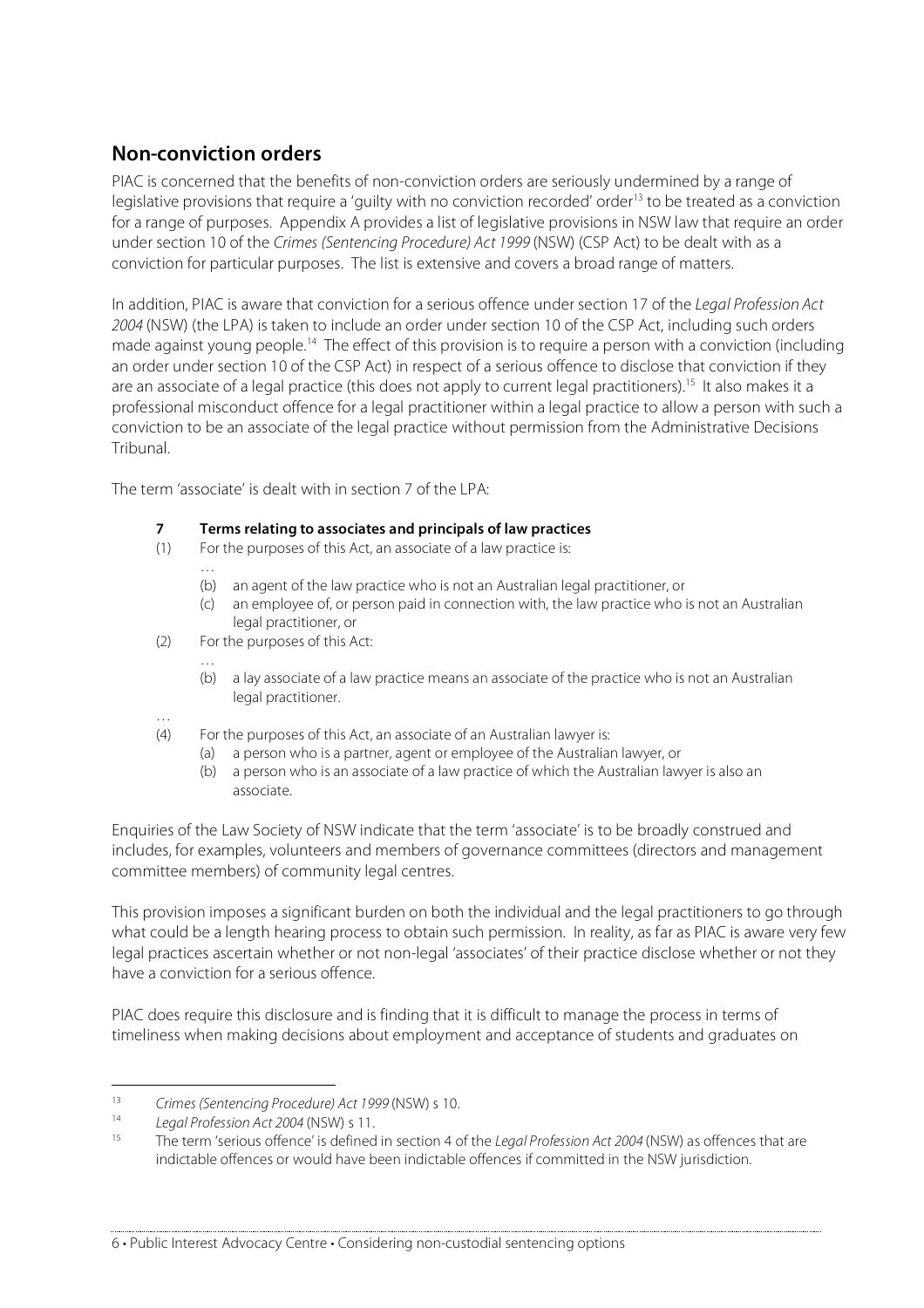placement. In addition to the practical implications of this requirement, there are two other matters of concern about this provision and others like it.

Firstly, individuals may not recall the precise nature of orders made against them some time in the past (particularly if the order was made when the person was young) and a section 10 order does not show up on a criminal record check. Second, PIAC (and many other legal practices) oppose discrimination on the basis of prior criminal record on principle, believing that our systems should be focused on rehabilitation of offenders. Clearly, section 10 provides for a mechanism for offenders to be given a second chance, yet there are legislative provisions in NSW that undermine that purpose.

This approach to the treatment of non-conviction orders is inconsistent with both the purpose of the orders and the principle of rehabilitation that ought properly underpin the NSW criminal justice system.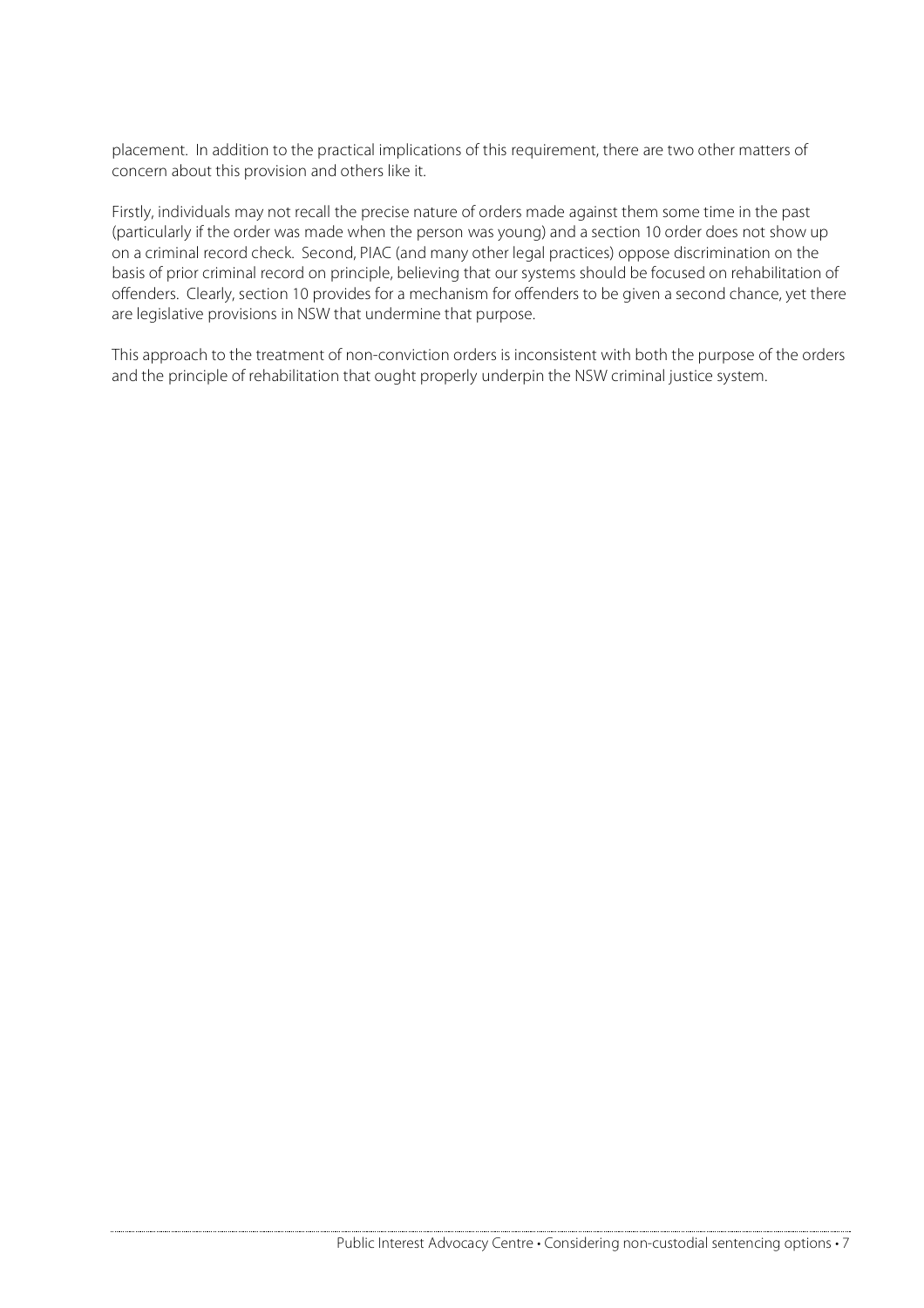# **Appendix A: Provisions nullifying the effect of nonconviction orders**

The following provisions of NSW legislation provide for orders made under section 10 of the Crimes (Sentencing Procedure) Act 1999 to be treated as a conviction for certain purposes.

- clause 21 of the Ambulance Services Regulation 2005 (NSW), dealing with disciplinary action available on conviction;
- section 11 of the Anzac Memorial (Building) Act 1923 (NSW), dealing with the power to grant compensation orders against a convicted person for damage done;
- section 61 of the Assisted Reproductive Technology Act 2007 (NSW), dealing with the prohibition of certain persons from carrying on businesses providing assisted reproductive technology services;
- section 4 of the Bail Act 1978 (NSW), providing the definition of 'conviction' for the purposes of the Act;<sup>16</sup>
- Schedule 3 of the Casino Control Regulation 2001 (NSW), setting with prescribed information in relation to a change in the state of affairs of licensees;
- section 40(4) of the Co-operatives Act 1992 (NSW), dealing with false statements in loan applications;
- section 23(5) of the Companion Animals Act 1998 (NSW), dealing with disqualification from owning or being in charge of a dog in a public place; section 48 of the same Act, dealing with when a court can issue an order that a dog be destroyed; and section 94 of the same Act, dealing with double jeopardy;
- section 5 of the Confiscation of Proceeds of Crime Act 1989 (NSW);
- section 157 of the Crown Lands Act 1989 (NSW), dealing with the power to grant compensation orders against a convicted person;
- section 32C of the Education (School Administrative and Support Staff) Act 1987 (NSW), in respect of disciplinary action that may be taken against a convicted person;
- section 63A of the Fair Trading Act 1987 (NSW), dealing with the power to grant compensation orders against a convicted person;
- clause 35 of the Fire Brigades Regulation 2008 (NSW), dealing with misconduct finding arising out of conviction;
- section 219 of the Fisheries Management Act 1994 (NSW), dealing with powers to make orders in respect of blocking the passage of fish; section 220ZG of the same Act, dealing with the power to order a convicted person to restore critical habitat; section 269 of the same Act, dealing with the power to order forfeiture of boats and motor vehicles;
- section 133 of the Food Act 2003 (NSW), dealing with details of convicted persons to be held on the register of offences to be kept by the Food Authority;
- section 48 of the Forestry Act 1916 (NSW), dealing with the power to make compensation orders against convicted persons;
- Schedule 3 of the Gaming Machines Regulation 2002 (NSW), setting with prescribed information in relation to a change in the state of affairs of licensees;
- section 55B of the Motor Dealers Act 1974 (NSW), dealing with orders that may be made against a convicted person;
- section 5 of the National Parks and Wildlife Act 1974 (NSW), providing the definition of 'conviction' for the purposes of the Act; section 118E of the same Act dealing with the power to make compensation orders against a convicted person;
- section 34 of the Parramatta Park Trust Act 2001 (NSW), dealing with the power to make compensation orders against convicted persons;

 <sup>16</sup> Applies also to orders under section 33(1)(a) of the Children (Criminal Proceedings) Act 1987 (NSW).